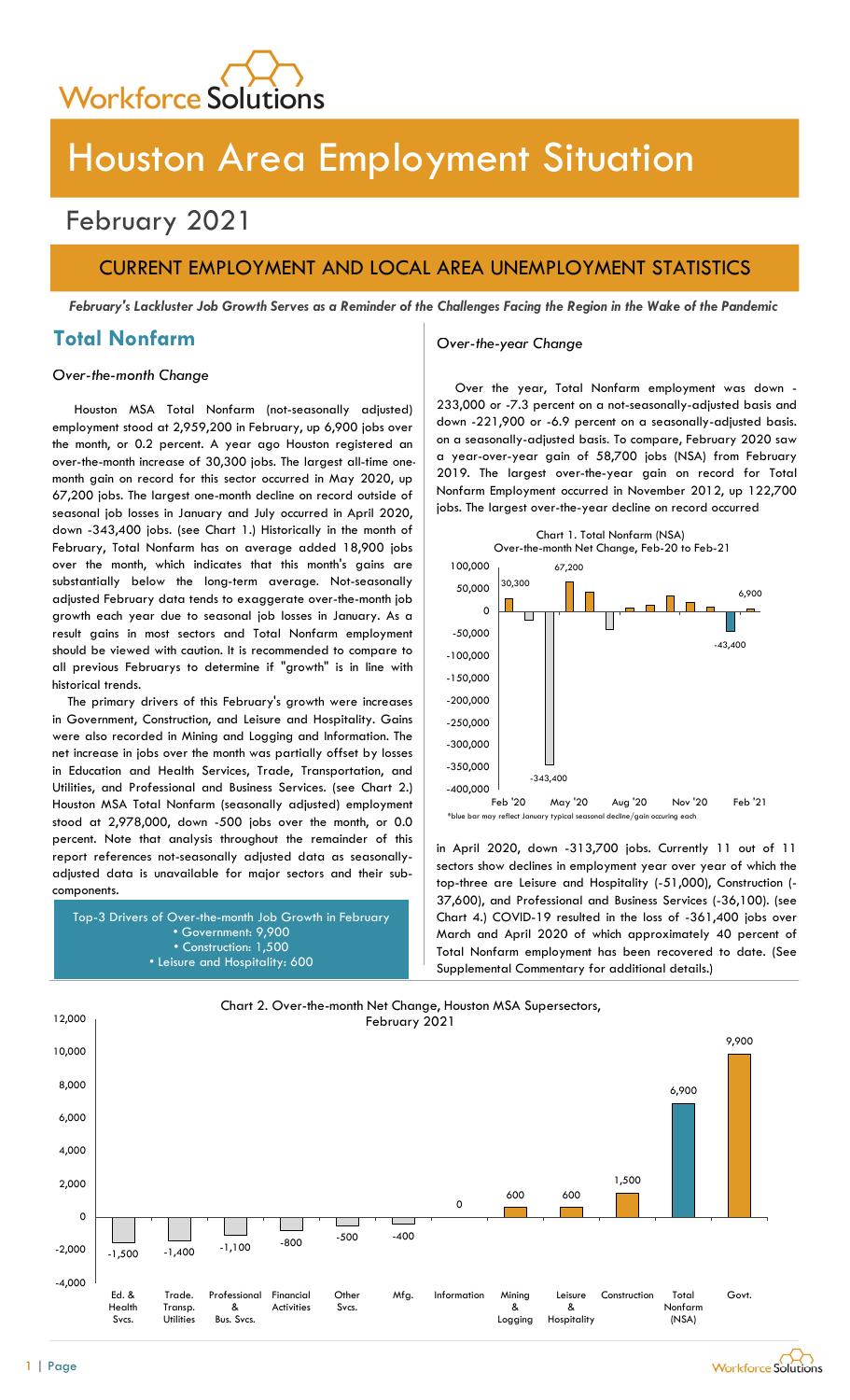## Houston Area Employment Situation

### February 2021

### Previous Month's Revisions

Total Nonfarm employment was revised upward by 4,500 jobs for a December to January smaller net loss of -43,400 compared to an original estimate of -47,900 jobs. An upward revision of +1,800 jobs in Manufacturing was the largest contributor followed by Professional and Business Services (+1,600) and Education and Health Services (+500). Downward revisions in Mining and Logging (-100), Information (), and Trade, Transportation, and Utilities () provided a partial offset of the overall upward revision to Total Nonfarm employment. (see Chart 5.)

Top-3 Drivers of Over-the-year Job Loss in February • Leisure and Hospitality: -51,000 • Construction: -37,600 • Professional and Business Services: -36,100







Chart 4. Over-the-year Net Change, Houston MSA Supersectors, February 2020 to February 2021



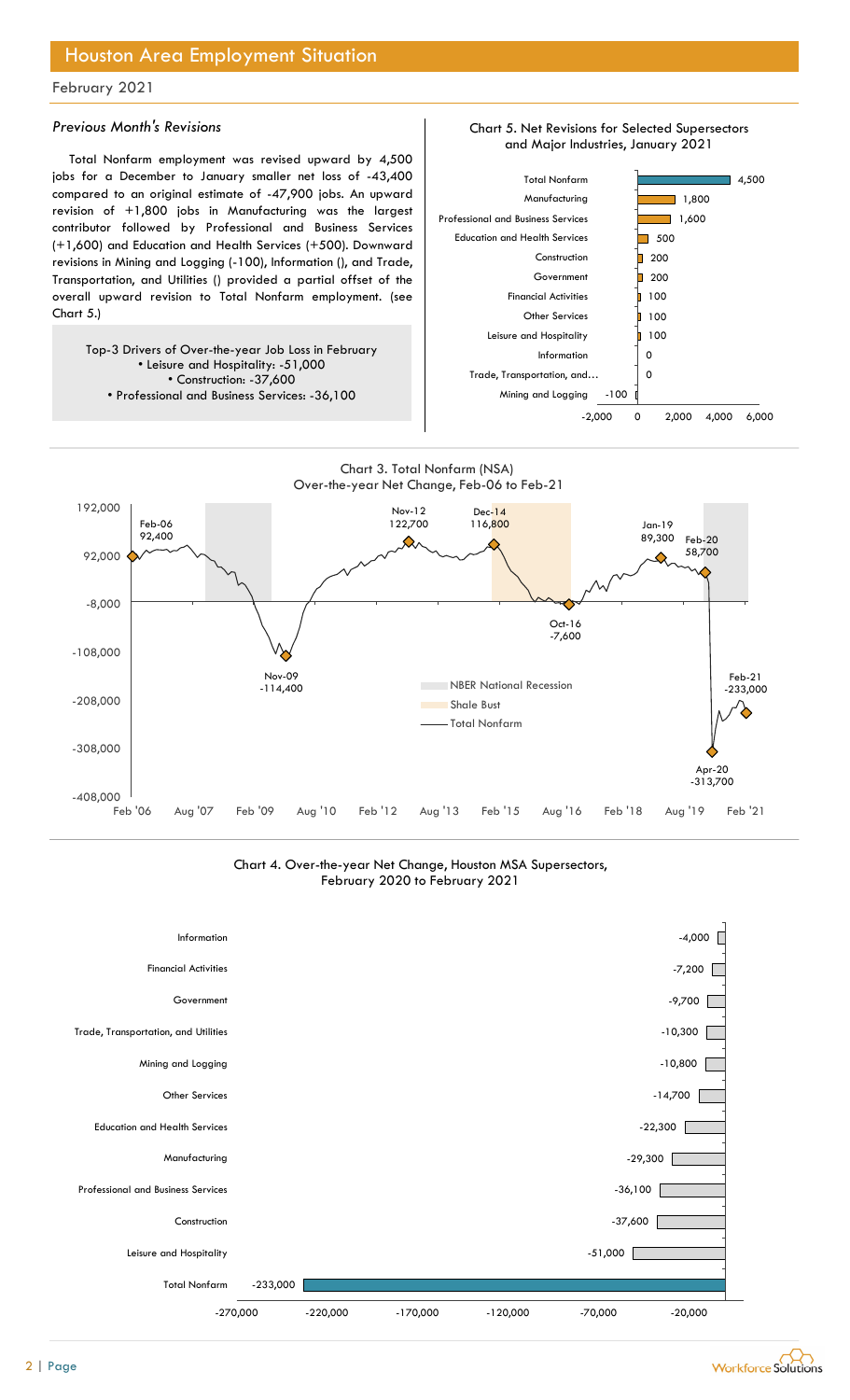## Houston Area Employment Situation

### February 2021

## Supplemental Commentary

After a positive but decidedly average start to 2021 with January's jobs numbers, February marked a pause in the recovery of losses accumulated throughout 2020 due to the impacts of the global pandemic. Over-the-month job growth was below average on a not-seasonally-adjusted basis and modestly negative on a seasonally-adjusted basis. The chart below shows that, in a departure from trends observed in 2018, 2019, and 2020, February 2021's performance (NSA) was muted by atypical declines in Professional and Business Services, Education and Health Services, and Financial Activities. In recent years, these sectors have collectively added roughly 12,000 jobs in the month February. Further depressing topline growth this February were below average gains in Leisure and Hospitality and Construction. Ultimately it appears that the additional weakness in the overall job market revealed by the the 2020 benchmark revisions, released earlier this March, has continued into 2021. While the lingering effects of the pandemic are most likely the underlying cause of February's subpar growth, there remains the possibility that Winter Storm Uri was a contributing factor either due to temporary job losses (less likely) or lower survey response rates by employers (somewhat more likely) despite the fact that the storm took place *after* the official survey week that included the 12th of the month.



#### Special Note about Job Recovery Rates

The recovery rate, as measured by the percentage of jobs lost over March and April 2020 that have been recovered to-date, decreased as a result of th 2020 benchmark revisions to approximately 40 percent compared to 60 percent initially. However, readers are reminded that sector-specific recovery rates shown in the chart below are based on not-seasonally-adjusted figures including January, which posts a large decline each year due to the loss of holiday seasonal jobs and population adjustments by BLS. For the next few months, January will continue to have an outsized negative impact on recovery rates due to the aformentioned seasonal effect. Until this diminishes, sector recovery rates should be interpreted with caution with additional creedence given to Total Nonfarm's rate based on seasonally-adjusted figures as a measure of the overall recovery picture for the region.



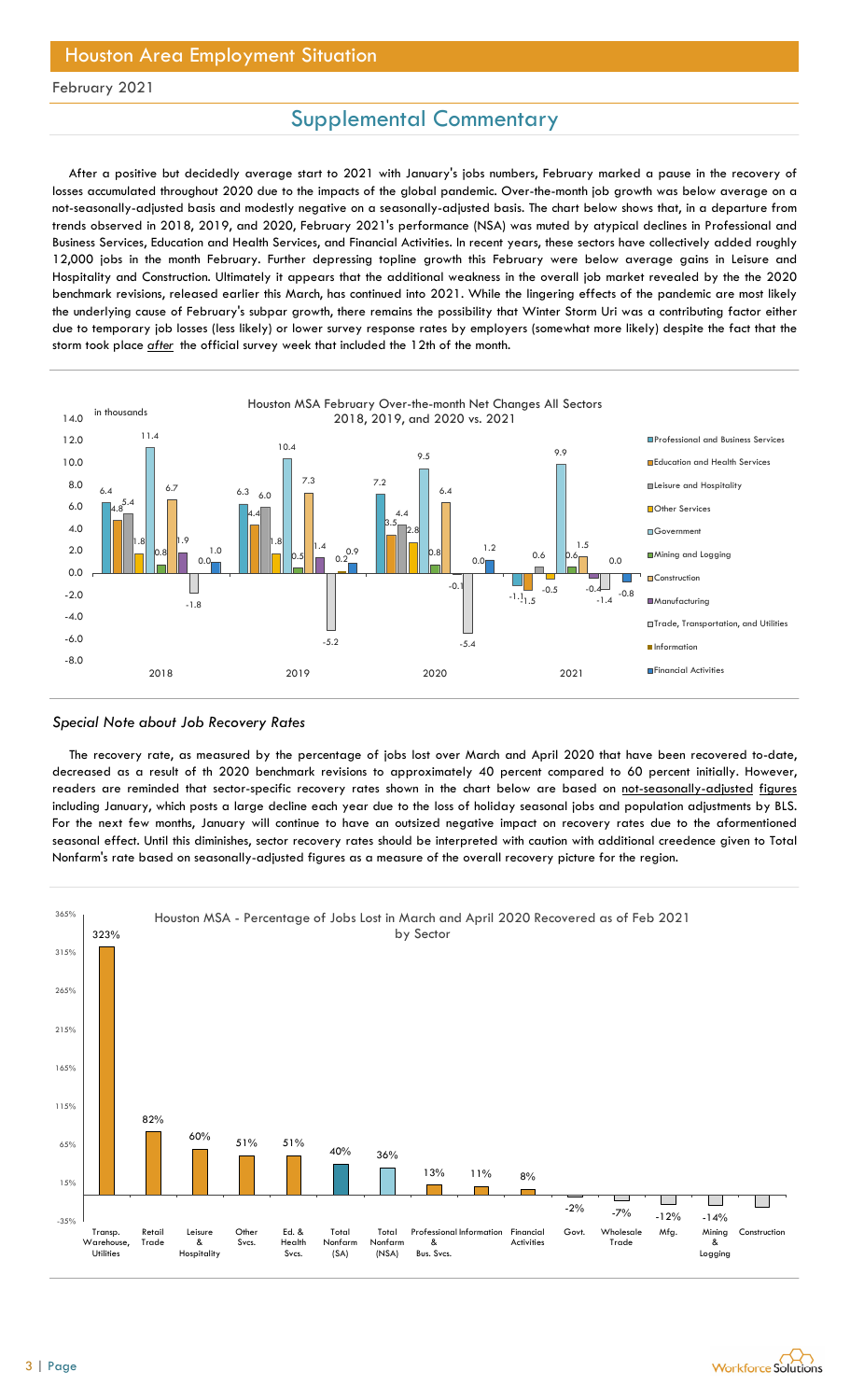## GAINING INDUSTRY HIGHLIGHTS

## Government

### Over-the-month Change

Government was the largest gaining sector over the month up 9,900 jobs, or 2.4 percent. (see Chart 6.) The largest all-time one-month gain on record for this sector occurred in September 2013, up 22,500 jobs. The largest decline on record occurred in April 2020, down -10,700 jobs. Historically in the month of February, Government has added an average of 6,500 jobs over the month, which indicates that this month's gains are substantially above the long-term average. Note that February's appearance of growth may be the result of seasonal factors from the previous month. Local Government was the largest contributor to the overall sector's increase, up 9,000 jobs over the month. The second-largest contributor was State Government, which added 800 jobs from January to February. Lastly, Federal Government contributed, 100 jobs. Government employment was revised upward by 200 jobs for a December to January smaller net loss of -11,300 compared to an original estimate of -11,500 jobs.

Year over year, Government was down -9,700 jobs, or -2.3 percent. (see Chart 7.) The largest over-the-year gain on record for this sector occurred in May 2010, up 19,100 jobs. The largest decline on record occurred in January 2012, down - 17,100 jobs. Local Government was the largest contributor to the overall sector's decline, down -9,300 jobs over the year. The second-largest declining contributor was State Government, which lost -700 jobs from February a year ago. Lastly, Federal Government offset a portion of the sector's losses with a gain of 300 jobs. Since shedding -9,100 jobs over March and April



Over-the-year Change and Covid-19, this sector continues to post losses resulting in total employment that remains 0 percent below levels reported in February 2020. Government's share of Houston area Total Nonfarm Employment has risen from 13.4 percent to 14.1 percent over the past year.



#### About This Sector

This sector consists of establishments of federal, state, and local government agencies that administer, oversee, and manage public programs and have executive, legislative, or judicial authority over other institutions within a given area that are not performed by private establishments. For MSA data, this includes public education but excludes healthcare. Of the three main component industries, Local Government accounts for the majority of the sector's employment at 71 percent. (see Chart 8.) Across the Houston MSA, the concentration of jobs in the overall Government sector is 8 percent less than the national average.





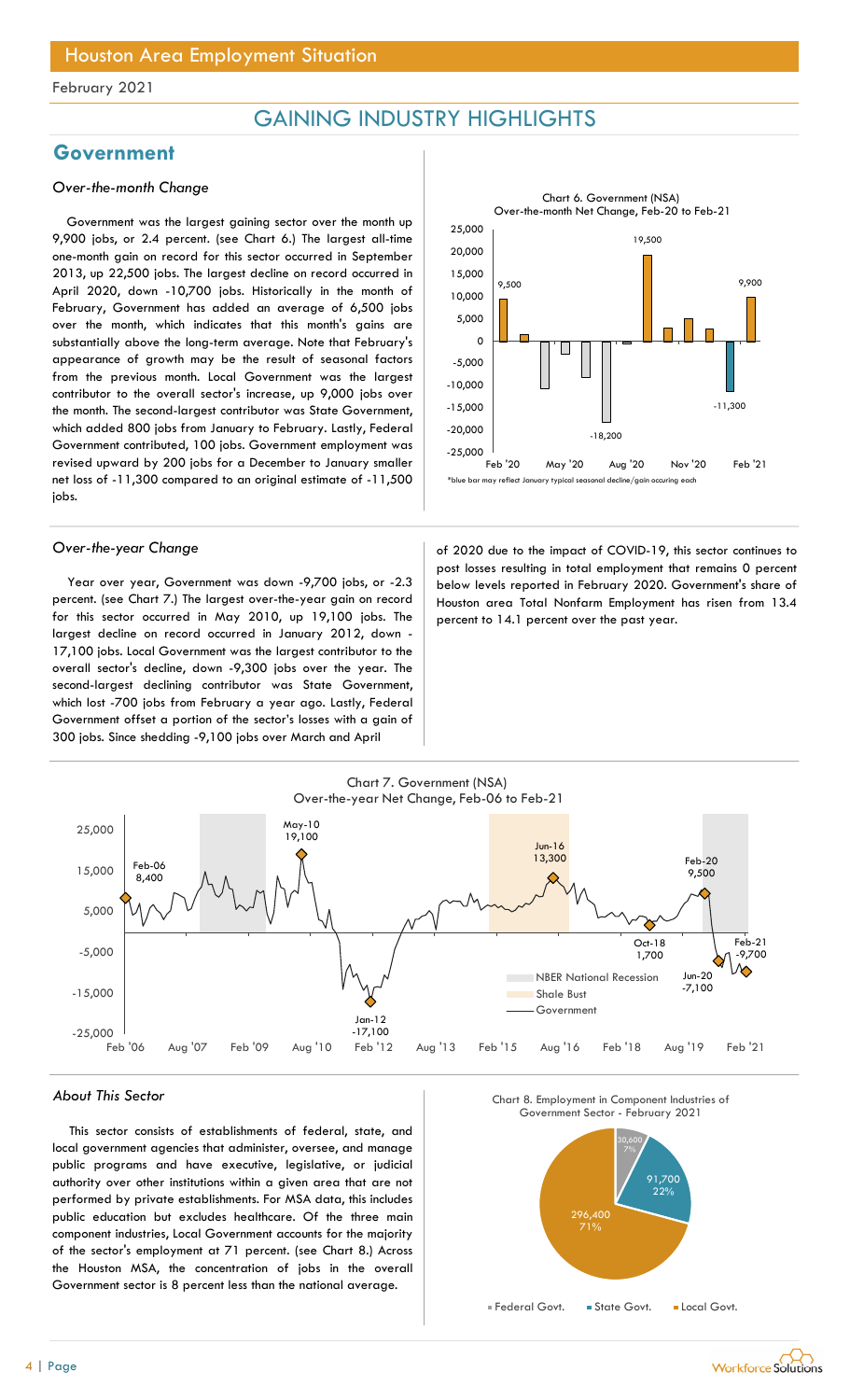## GAINING INDUSTRY HIGHLIGHTS

## Construction and the construction original estimate of -2,800 jobs.

### Over-the-month Change

Construction was the second-largest gaining sector over the month up 1,500 jobs, or 0.8 percent. (see Chart 9.) The largest all-time one-month gain on record for this sector occurred in February 2019, up 7,300 jobs. The largest decline on record occurred in April 2020, down -23,700 jobs. Historically in the month of February, Construction has added an average of 3,700 jobs over the month, which indicates that this month's gains are substantially below the long-term average. Note that February's appearance of growth may be the result of seasonal factors from the previous month. Heavy and Civil Engineering Construction was the largest contributor to the overall sector's increase, up 1,500 jobs over the month. The second-largest contributor was Construction of Buildings, which added 200 jobs from January to February. Lastly, Specialty Trade Contractors offset a portion of the sector's gains with a loss of -200 jobs. Construction employment was revised upward by 200 jobs for a December to January smaller net loss of -2,600 compared to an

Year over year, Construction was down -37,600 jobs, or -15.8 percent. (see Chart 10.) This was the largest-ever year-overyear decline in the month of February, or any other month, since records began in 1990. Among sectors currently showing contraction, this sector is the fastest declining in percentage terms across the Houston area. Furthermore, 16.1 percent of total (gross) jobs lost across the region over the past year can be attributed to Construction. The largest over-the-year gain on record for this sector occurred in December 2014, up 19,700 jobs. Heavy and Civil Engineering Construction was the largest



Over-the-year Change and the contributor to the overall sector's decline, down -12,900 jobs over the year. The second-largest declining contributor was Specialty Trade Contractors, which lost -12,800 jobs from February a year ago. Lastly, Construction of Buildings subtracted, -11,900 jobs. Since shedding -24,000 jobs over March and April 2020 due to the impact of COVID-19, this sector continues to post losses resulting in total employment that remains -20 percent below levels reported in February 2020. Construction's share of Houston area Total Nonfarm Employment has fallen from 7.4 percent to 6.8 percent over the past year.



#### About This Sector

This sector comprises establishments engaged in the construction of buildings, infrastructure, site preparation and subdivision, and specialty trades e.g. masonry, painting, and electrical work. Of the three main component industries, Specialty Trade Contractors accounts for a slight majority of the sector's employment at just over 52 percent. (see Chart 11.) Across the Houston MSA, the concentration of jobs in the overall Construction sector is 37 percent higher than the national average, due to 2.7 times more jobs in Heavy and Civil Engineering Construction related to turnaround maintenance of petrochemical facilities.





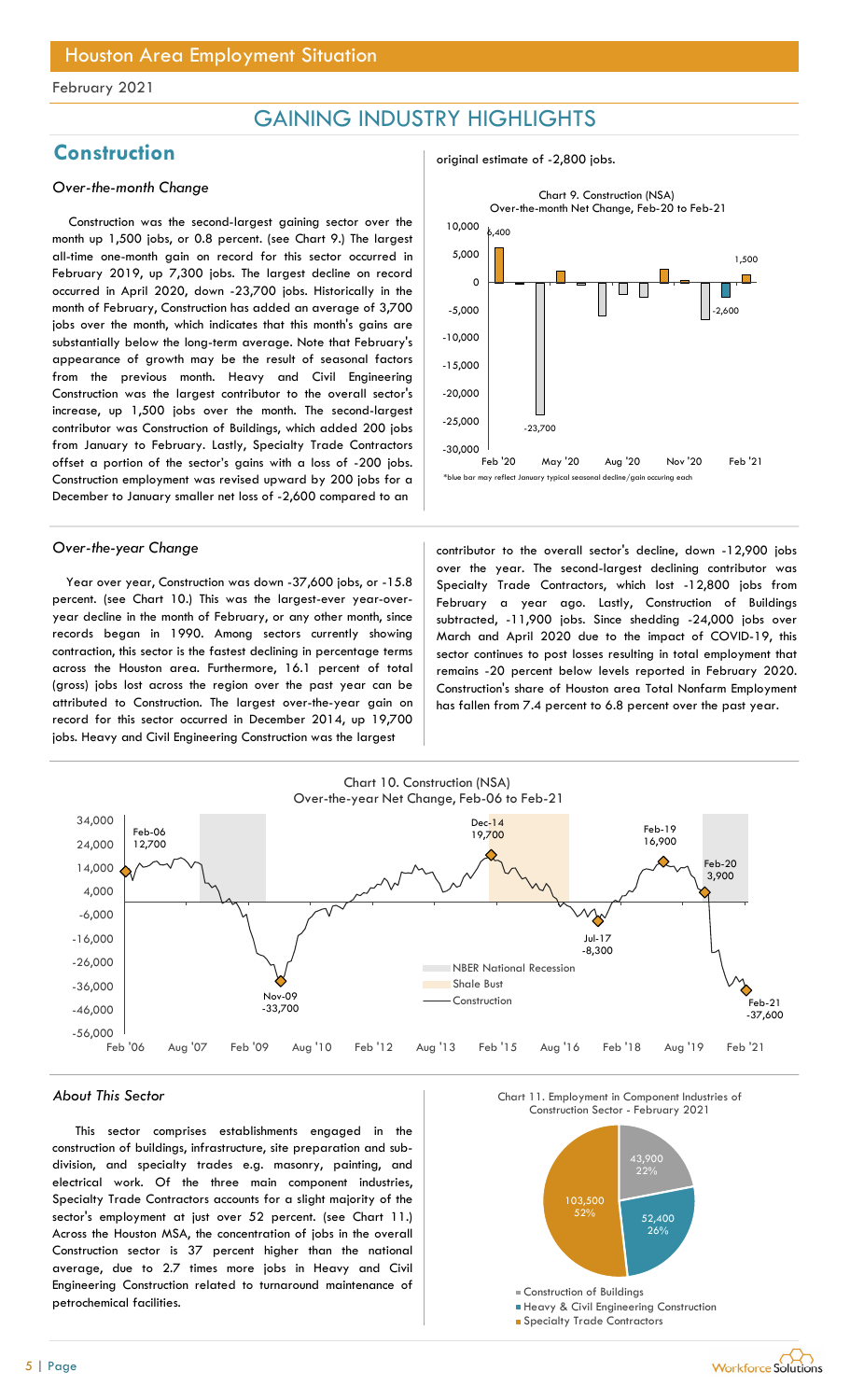## GAINING INDUSTRY HIGHLIGHTS

## Leisure and Hospitality to January smaller net loss of -4,300 compared to an original

Leisure and Hospitality was the third-largest gaining sector over the month up 600 jobs, or 0.2 percent. (see Chart 12.) The largest all-time one-month gain on record for this sector occurred in May 2020, up 42,100 jobs. The largest decline on record occurred in April 2020, down -123,400 jobs. Historically in the month of February, Leisure and Hospitality has added an average of 3,600 jobs over the month, which indicates that this month's gains are substantially below the long-term average. February's typical over-the-month growth may be skewed by seasonal factors affecting January estimates however it should be noted that February marks the beginning of a five-month period during which no job losses have ever been recorded. Arts, Entertainment, and Recreation was the largest contributor to the overall sector's increase, up 600 jobs over the month. One component industry, Accommodation and Food Services, saw no change from January to February. Leisure and Hospitality employment was revised upward by 100 jobs for a December

Year over year, Leisure and Hospitality was down -51,000 jobs, or -15.2 percent. (see Chart 13.) This was the largest-ever year-over-year decline in the month of February since records began in 1990. Among sectors currently showing contraction, this sector is the second-fastest declining in percentage terms across the Houston area. Furthermore, 21.9 percent of total (gross) jobs lost across the region over the past year can be attributed to Leisure and Hospitality. The largest over-the-year gain on record for this sector occurred in January 2016, up 17,200 jobs. The largest decline on record occurred in April 2020, down

estimate of -4,400 jobs. Over-the-month Change



Over-the-year Change and The state of the 125,900 jobs. Accommodation and Food Services was the largest contributor to the overall sector's decline, down -41,100 jobs over the year. The second-largest declining contributor was Arts, Entertainment, and Recreation, which lost -9,900 jobs from February a year ago. Since shedding -127,900 jobs over March and April 2020 due to the impact of COVID-19, this sector has recovered approximately 60 percent of jobs lost as of February. Leisure and Hospitality's share of Houston area Total Nonfarm Employment has fallen from 10.5 percent to 9.6 percent over the past year.



This sector is composed of establishments that produce and promote in live performances, events, of exhibits of historical, cultural, or educational interest or related to recreation or hobbies intended for public viewing; and provide customers with lodging and/or meals and beverages for immediate consumption. Of the two main component industries, Accommodation and Food Services accounts for the majority of the sector's employment at 91 percent. (see Chart 14.) Across the Houston MSA, the concentration of jobs in the overall sector is 5 percent higher than the national average.





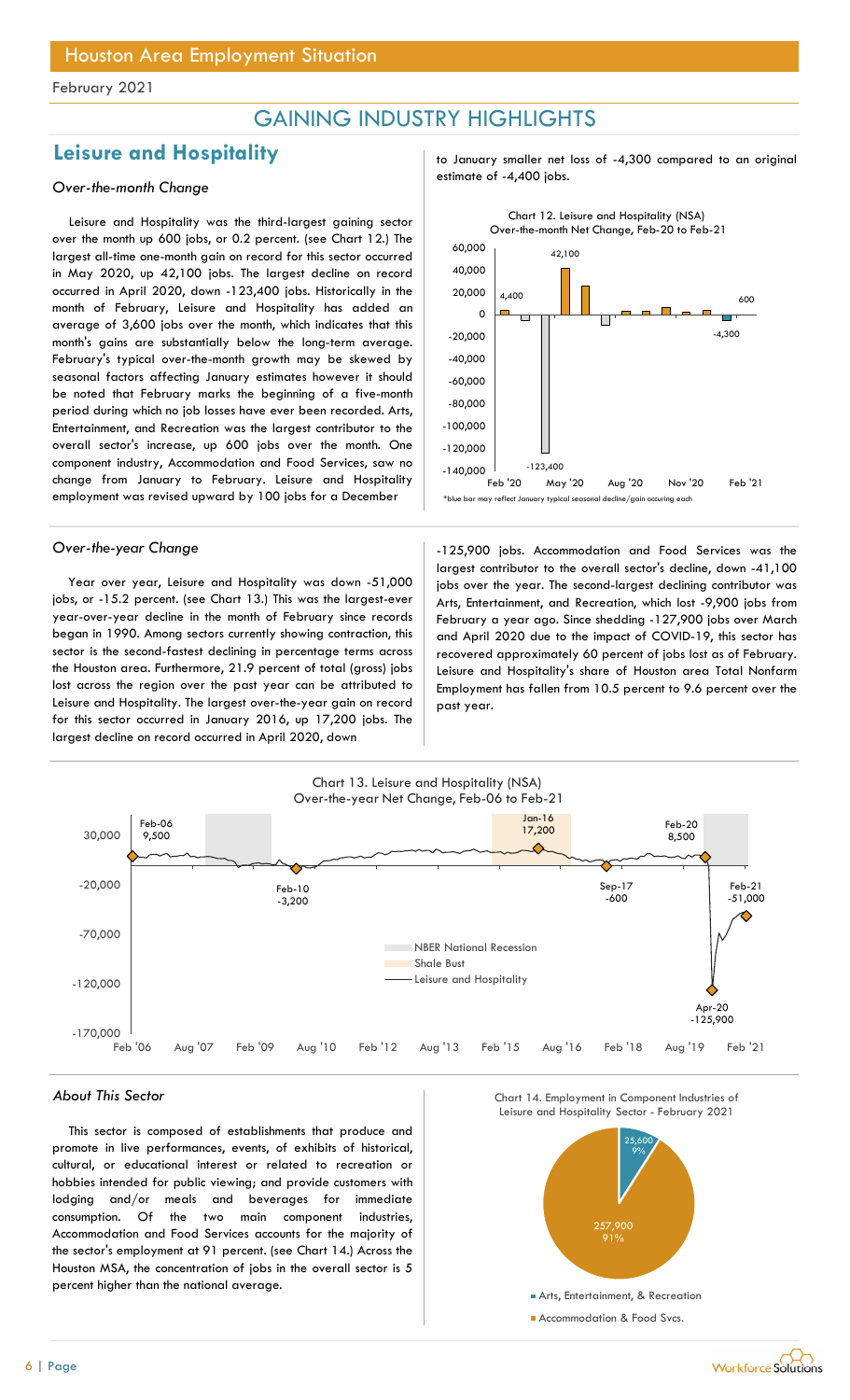## GAINING INDUSTRY HIGHLIGHTS

## Mining and Logging

### Over-the-month Change

Mining and Logging also saw an increase over the month up 600 jobs, or 0.9 percent. (see Chart 15.) The largest all-time onemonth gain on record for this sector occurred in June 2011, up 2,800 jobs. The largest decline on record occurred in April 2020, down -5,200 jobs. Historically in the month of February, Mining and Logging has added an average of 20 jobs over the month, which indicates that this month's gains are substantially above the long-term average. Note that February's appearance of growth may be the result of seasonal factors from the previous month. Support Activities for Mining was the largest contributor to the overall sector's increase, up 600 jobs over the month. The secondlargest contributor was Oil and Gas Extraction, which added 200 jobs from January to February. Lastly, Other Mining and Logging Undefined offset a portion of the sector's gains with a loss of -200 jobs. Mining and Logging employment was revised downward by -100 jobs for a December to January smaller net gain of 700 compared to an original estimate of 800 jobs.

Year over year, Mining and Logging was down -10,800 jobs, or -13.8 percent. (see Chart 16.) Among sectors currently showing contraction, this sector is the third-fastest declining in percentage terms across the Houston area. The largest over-theyear gain on record for this sector occurred in December 2011, up 11,900 jobs. The largest decline on record occurred in January 2016, down -21,800 jobs. Support Activities for Mining was the largest contributor to the overall sector's decline, down - 7,800 jobs over the year. The second-largest declining contributor was Oil and Gas Extraction, which lost -2,900 jobs



Over-the-year Change and ago. Lastly, Other Mining and Logging Undefined subtracted, -100 jobs. Since shedding -6,100 jobs over March and April 2020 due to the impact of COVID-19, this sector continues to post losses resulting in total employment that remains -10 percent below levels reported in February 2020. Mining and Logging's share of Houston area Total Nonfarm Employment has fallen from 2.5 percent to 2.3 percent over the past year.



#### About This Sector

This sector comprises establishments extracting naturally occurring minerals such as coal and ores; liquid minerals, such as crude petroleum and natural gas; and timber. Of the three main component industries, Oil and Gas Extraction accounts for a plurality of the sector's employment at 50 percent. (see Chart 17.) Across the Houston MSA, the concentration of jobs in the overall Mining and Logging sector is 5.6 times the national average, due to the region's role as a global hub for the oil and gas industry.



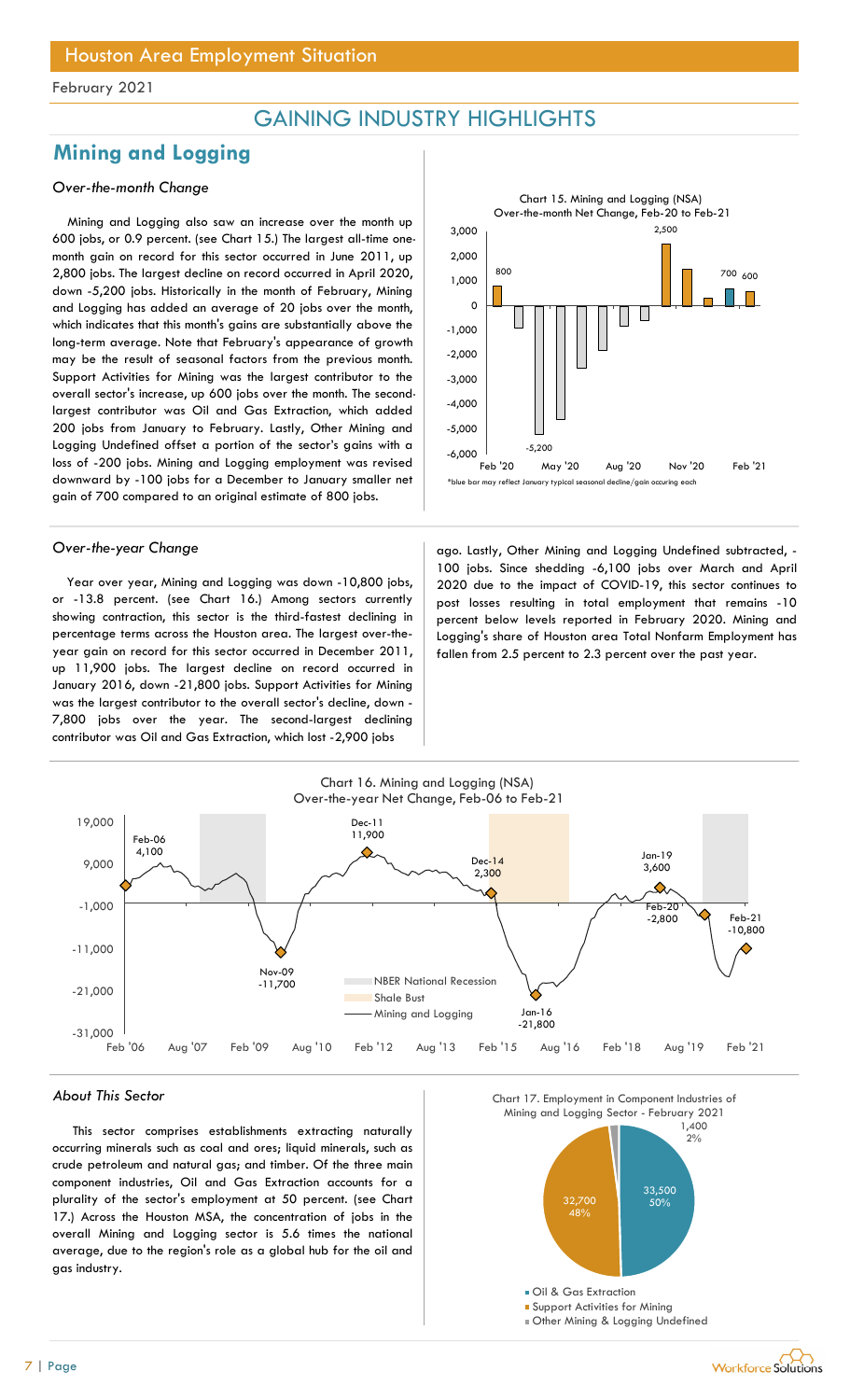## GAINING INDUSTRY HIGHLIGHTS

## Information

### Over-the-month Change

Information was unchanged over the month. (see Chart 18.) The largest all-time one-month gain on record for this sector occurred in July 1994, up 1,500 jobs. The largest decline on record occurred in April 2020, down -3,900 jobs. Historically in the month of February, Information has added an average of 70 jobs over the month, which indicates that this month's net zero change is moderately in contrast to the long-term average gain. Note that February's appearance of growth may be the result of seasonal factors from the previous month. Information employment saw no revision from December to January leaving the previous month's original decrease of -300 intact.



Year over year, Information was down -4,000 jobs, or  $-12.2$  over the past year. percent. (see Chart 19.) The largest over-the-year gain on record for this sector occurred in June 1997, up 4,600 jobs. The largest decline on record occurred in April 2002, down -7,000 jobs. Other Information Undefined was the largest contributor to the overall sector's decline, down -3,200 jobs over the year. The second-largest declining contributor was Telecommunications, which lost -800 jobs from February a year ago. Since shedding - 4,500 jobs over March and April 2020 due to the impact of COVID-19, this sector has recovered approximately 10 percent

Over-the-year Change and a setting of jobs lost as of February. Information's share of Houston area Total Nonfarm Employment has remained constant at 1.0 percent



#### About This Sector

This sector comprises establishments producing and distributing information and cultural products, e.g. traditional and online news publishing; software publishing; the motion picture and sound recording; TV broadcasting; and telecommunications. Of the two main component industries, Other Information Undefined accounts for the majority of the sector's employment at 56 percent. (see Chart 20.) Across the Houston MSA, the concentration of jobs in the overall Information sector is 48 percent less than the national average.





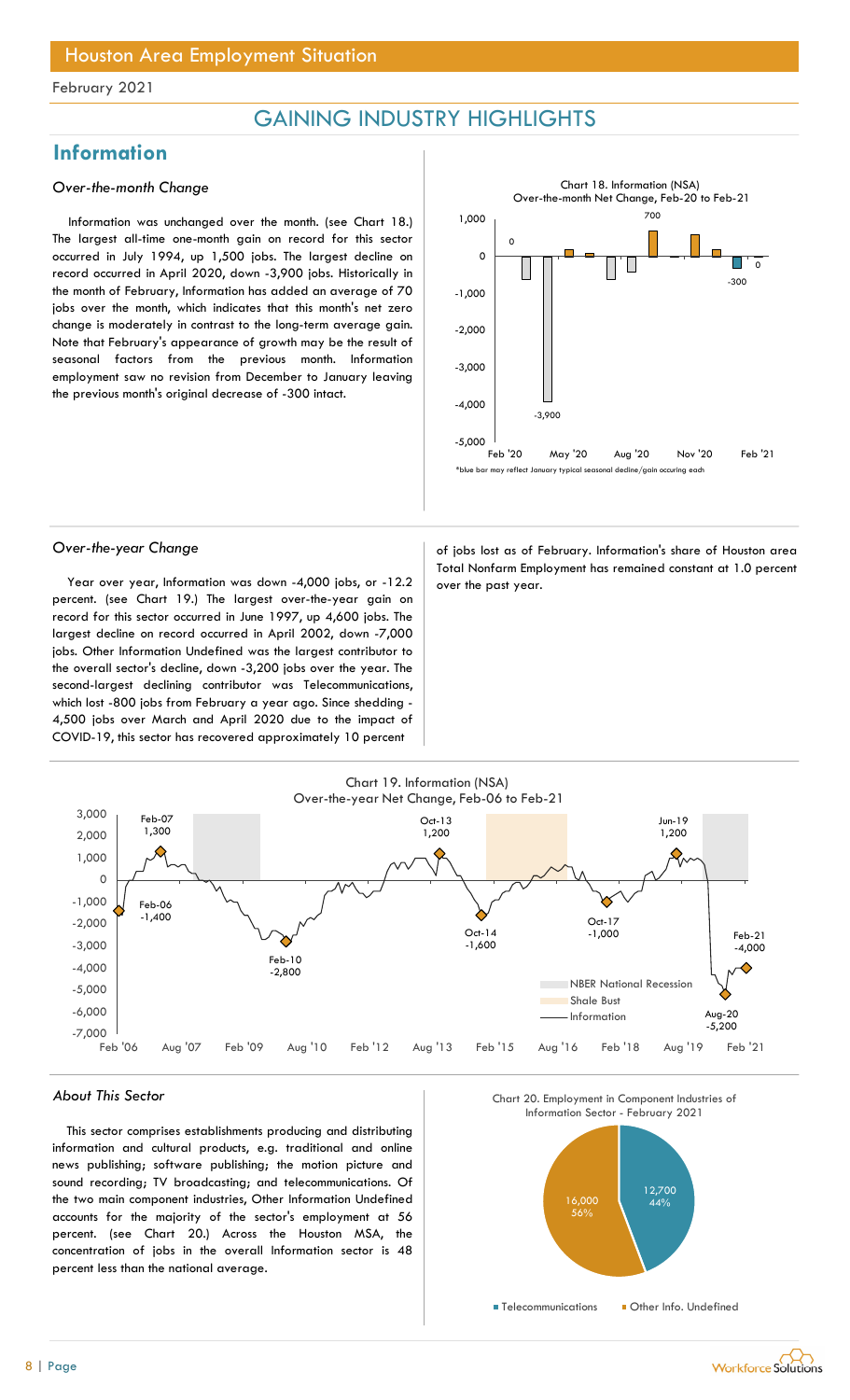## DECLINING INDUSTRY HIGHLIGHTS

## Education and Health Services

### Over-the-month Change

Education and Health Services was the largest declining sector over the month down -1,500 jobs, or -0.4 percent. (see Chart 21.) The largest all-time one-month gain on record for this sector occurred in May 2020, up 15,500 jobs. The largest decline on record occurred in April 2020, down -42,900 jobs. Historically in the month of February, Education and Health Services has added an average of 2,000 jobs over the month, which indicates that this month's losses are substantially in contrast to the long-term average gain. Health Care and Social Assistance was the largest contributor to the overall sector's decline, down -3,500 jobs over the month. One component industry that provided a partial offset was Educational Services, which gained 2,000 jobs from January to February. Education and Health Services employment was revised upward by 500 jobs for a December to January smaller net loss of -4,400 compared to an original estimate of - 4,900 jobs.



Year over year, Education and Health Services was down - 22,300 jobs, or -5.4 percent. (see Chart 22.) This was the largestever year-over-year decline in the month of February since records began in 1990. The largest over-the-year gain on record for this sector occurred in March 2015, up 17,600 jobs. The largest decline on record occurred in April 2020, down - 34,200 jobs. Health Care and Social Assistance was the largest contributor to the overall sector's decline, down -19,200 jobs over the year. The second-largest declining contributor was Educational Services, which lost -3,100 jobs from February a



Over-the-year Change and South and April (year ago. Since shedding -45,700 jobs over March and April 2020 due to the impact of COVID-19, this sector has recovered approximately 50 percent of jobs lost as of February. Education and Health Services's share of Houston area Total Nonfarm Employment has risen from 13.0 percent to 13.3 percent over the past year.



This sector is composed of establishments that provide private education services (i.e. excluding pubicly-funded primary, secondary, and postsecondary institutions) and establishments that provide healthcare and social assistance to individuals. Of the two main component industries, Health Care and Social Assistance accounts for the majority of the sector's employment at 84 percent. (see Chart 23.) Across the Houston MSA, the concentration of jobs in the overall sector is 20 percent less than the national average, despite the high physical concentration of healthcare jobs centered around Texas Medical Center.



Educational Svcs. Health Care & Social Assistance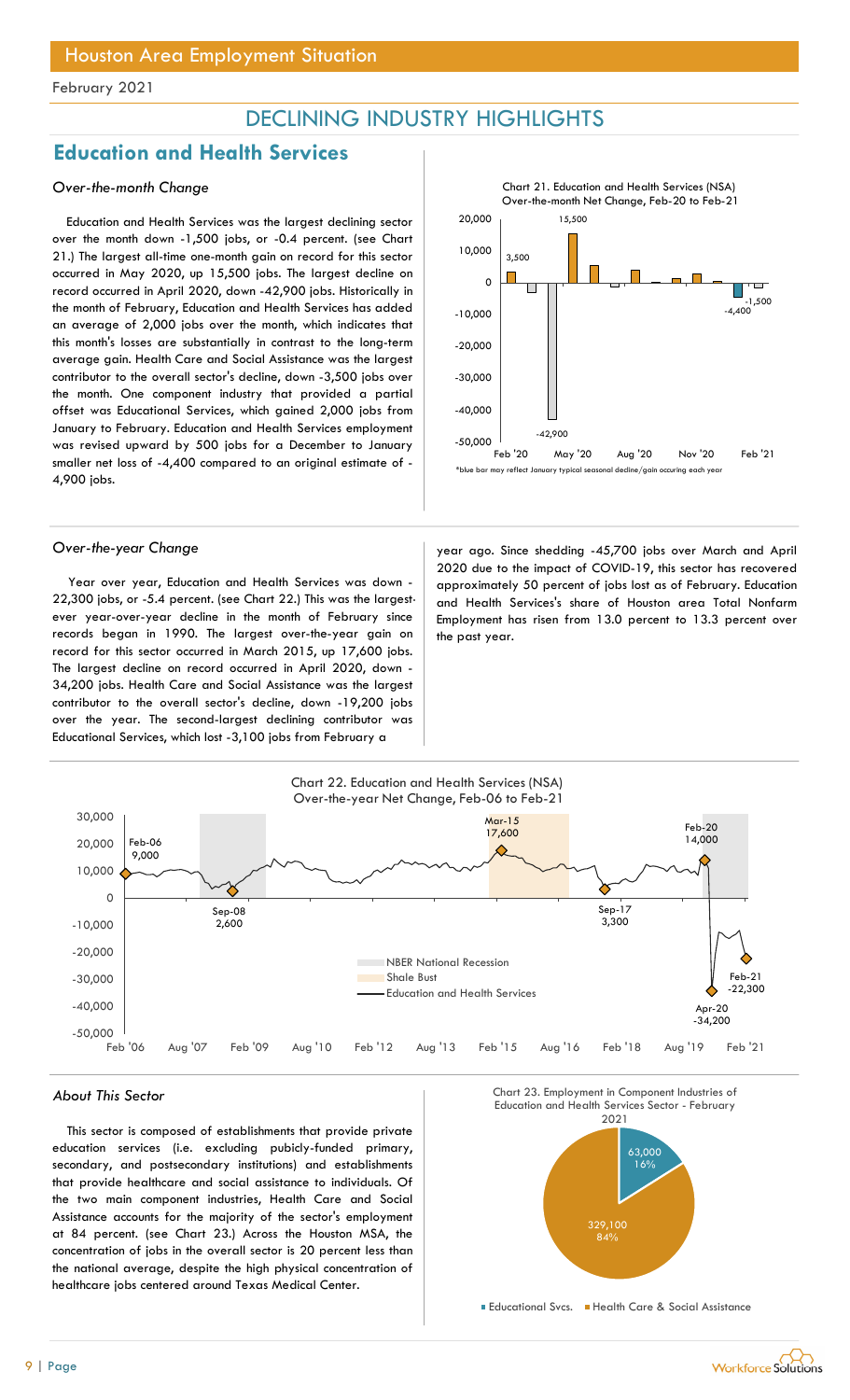## DECLINING INDUSTRY HIGHLIGHTS

## Trade, Transportation, and Utilities | Utilities offset a portion of the sector's losses with a gain of 400

### Over-the-month Change

Trade, Transportation, and Utilities was the second-largest declining sector over the month down -1,400 jobs, or -0.2 percent. (see Chart 24.) The largest all-time one-month gain on record for this sector occurred in November 2019, up 17,400 jobs. The largest decline on record occurred in April 2020, down -50,000 jobs. Historically in the month of February, Trade, Transportation, and Utilities has lost an average of -2,500 jobs over the month, which indicates that this month's losses are substantially smaller than the long-term average decline. Note that in contrast to Total Nonfarm employment and other sectors, Trade Transportation and Utilities consistently shows job losses in both January and February of each year where as other sectors demonstrate a "bounce back" from January's seasonal declines. Wholesale Trade was the largest contributor to the overall sector's decline, down -1,800 jobs over the month. One component industry, Retail Trade, saw no change from January to February. Lastly, Transportation, Warehousing, and

Year over year, Trade, Transportation, and Utilities was down  $\cdot$  percent over the past year. 10,300 jobs, or -1.6 percent. (see Chart 25.) The largest overthe-year gain on record for this sector occurred in November 2007, up 23,300 jobs. The largest decline on record occurred in April 2020, down -46,200 jobs. Wholesale Trade was the largest contributor to the overall sector's decline, down -12,800 jobs over the year. The second-largest declining contributor was Retail Trade, which lost -7,100 jobs from February a year ago. Lastly, Transportation, Warehousing, and Utilities offset a portion of the sector's losses with a gain of 9,600 jobs. Trade,

jobs. Trade, Transportation, and Utilities employment saw no revision from December to January leaving the previous month's original decrease of -13,600 intact.



Over-the-year Change Transportation, and Utilities's share of Houston area Total Nonfarm Employment has risen from 19.7 percent to 20.9

![](_page_9_Figure_11.jpeg)

This sector is composed of establishments wholesaling agriculture, mining, and manufactured goods; retailing goods in small quantities to the public incl. online; transporting passengers and cargo; warehousing and storage; and providing electricity, natural gas, water, and sewage removal. Of the three main component industries, Retail Trade accounts for a plurality of the sector's employment at 48 percent. (see Chart 26.) Across the Houston MSA, the concentration of jobs in the overall sector is 11 percent higher than the national average, due to a 35-percent higher concentration in Wholesale Trade primarily related to the oil and gas industry.

![](_page_9_Figure_14.jpeg)

![](_page_9_Picture_15.jpeg)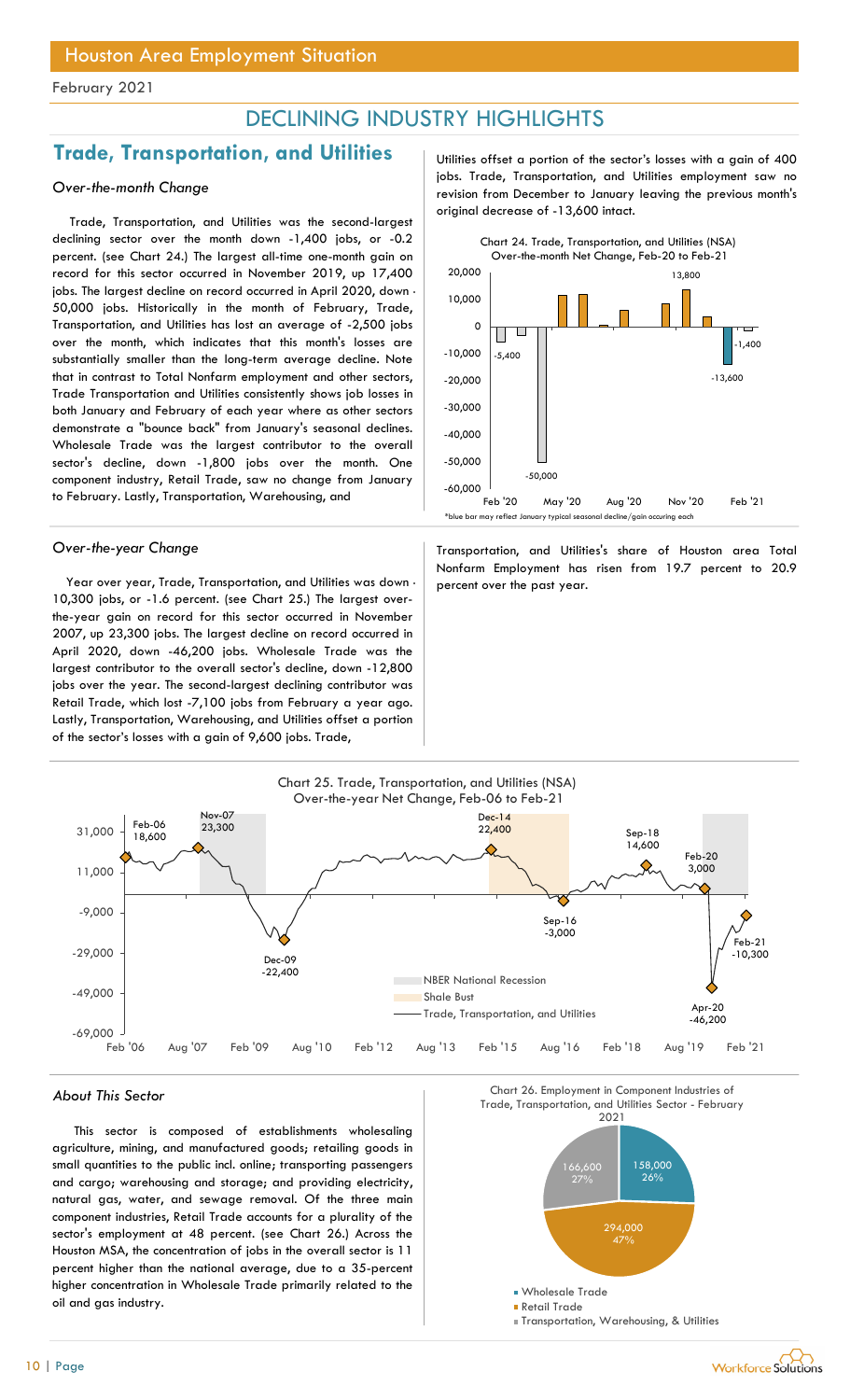## DECLINING INDUSTRY HIGHLIGHTS

## Professional and Business Services | losses with a gain of 2,200 jobs. Professional and Business

### Over-the-month Change

Professional and Business Services was the third-largest declining sector over the month down -1,100 jobs, or -0.2 percent. (see Chart 27.) The largest all-time one-month gain on record for this sector occurred in June 2000, up 7,700 jobs. The largest decline on record occurred in April 2020, down -37,800 jobs. Historically in the month of February, Professional and Business Services has added an average of 3,400 jobs over the month, which indicates that this month's losses are substantially in contrast to the long-term average gain. Note that February's appearance of growth may be the result of seasonal factors from the previous month. Administrative and Support and Waste Management and Remediation Services was the largest contributor to the overall sector's decline, down -4,000 jobs over the month. One component industry that provided a partial offset was Management of Companies and Enterprises, which gained 700 jobs from January to February. Lastly, Professional, Scientific, and Technical Services offset a portion of the sector's

Year over year, Professional and Business Services was down - 36,100 jobs, or -7.0 percent. (see Chart 28.) This was the largestever year-over-year decline in the month of February, or any other month, since records began in 1990. Furthermore, 15.5 percent of total (gross) jobs lost across the region over the past year can be attributed to Professional and Business Services. The largest over-the-year gain on record for this sector occurred in November 2012, up 30,800 jobs. Administrative and Support and Waste Management and Remediation Services was the largest contributor to the overall sector's decline, down -20,800

Services employment was revised upward by 1,600 jobs for a December to January smaller net loss of -4,100 compared to an original estimate of -5,700 jobs.

![](_page_10_Figure_9.jpeg)

Over-the-year Change in the second-largest declining contributor was Professional, Scientific, and Technical Services, which lost -12,700 jobs from February a year ago. Lastly, Management of Companies and Enterprises subtracted, -2,600 jobs. Since shedding -41,400 jobs over March and April 2020 due to the impact of COVID-19, this sector has recovered approximately 10 percent of jobs lost as of February. Professional and Business Services's share of Houston area Total Nonfarm Employment has remained constant at 16.1 percent over the past year.

![](_page_10_Figure_11.jpeg)

This sector is composed of establishments specializing in professional, scientific, and technical activities; managment of establishments holding equity interests in order to influence management decisions; and office administration, hiring of personnel, security, cleaning, and waste disposal. Of the three main component industries, Professional, Scientific, and Technical Services accounts for a plurality of the sector's employment at 49 percent. (see Chart 29.) Across the Houston MSA, the concentration of jobs in the overall sector is 12 percent higher than the national average, due to a 17-percent higher concentration in Professional, Scientific, and Technical Services serving the oil and gas industry.

![](_page_10_Figure_14.jpeg)

![](_page_10_Figure_15.jpeg)

![](_page_10_Figure_16.jpeg)

![](_page_10_Picture_18.jpeg)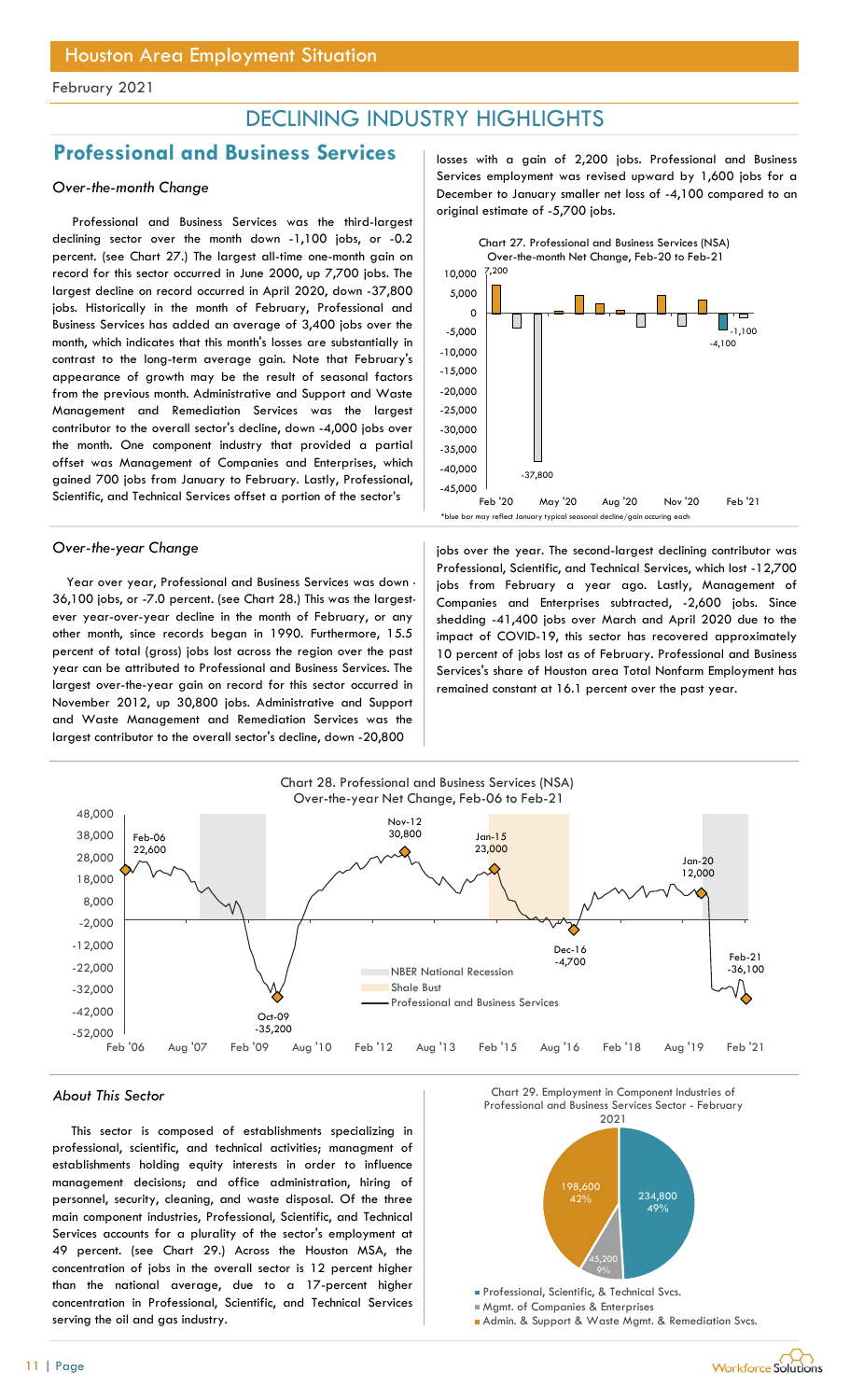## DECLINING INDUSTRY HIGHLIGHTS

## Financial Activities<br>an original estimate of -600 jobs.

### Over-the-month Change

Financial Activities also saw a decrease over the month down - 800 jobs, or -0.5 percent. (see Chart 30.) This was the largestever decline in the month of February since records began in 1990. The largest all-time one-month gain on record for this sector occurred in October 2020, up 2,700 jobs. The largest decline on record occurred in April 2020, down -6,900 jobs. Historically in the month of February, Financial Activities has added an average of 500 jobs over the month, which indicates that this month's losses are substantially in contrast to the longterm average gain. Note that February's appearance of growth may be the result of seasonal factors from the previous month. Real Estate and Rental and Leasing was the largest contributor to the overall sector's decline, down -400 jobs over the month. The second-largest declining contributor was Finance and Insurance, which lost -400 jobs from January to February. Financial Activities employment was revised upward by 100 jobs for a December to January smaller net loss of -500 compared to

Year over year, Financial Activities was down -7,200 jobs, or - 4.3 percent. (see Chart 31.) This was the largest-ever year-overyear decline in the month of February, or any other month, since records began in 1990. The largest over-the-year gain on record for this sector occurred in September 1998, up 9,000 jobs. Real Estate and Rental and Leasing was the largest contributor to the overall sector's decline, down -6,400 jobs over the year. The second-largest declining contributor was Finance and Insurance, which lost -800 jobs from February a year ago. Since shedding -7,800 jobs over March and April 2020 due to

![](_page_11_Figure_8.jpeg)

![](_page_11_Figure_9.jpeg)

Over-the-year Change the impact of COVID-19, this sector has recovered approximately 10 percent of jobs lost as of February. Financial Activities's share of Houston area Total Nonfarm Employment has risen from 5.3 percent to 5.5 percent over the past year.

![](_page_11_Figure_11.jpeg)

#### About This Sector

This sector is composed of establishments renting, leasing, or allowing use of assets, and financial transactions such as creation, liquidation, or change in ownership of financial assets, underwriting of insurance, and annuities. Of the two main component industries, Finance and Insurance accounts for the majority of the sector's employment at 64 percent. (see Chart 32.) Across the Houston MSA, the concentration of jobs in the overall Financial Activities sector is 11 percent less than the national average, due to a 24-percent lower concentration in Finance and Insurance offsetting a 27-percent higher concentration in Real Estate and Rental and Leasing.

Chart 32. Employment in Component Industries of

![](_page_11_Figure_15.jpeg)

**Real Estate & Rental & Leasing Finance & Insurance**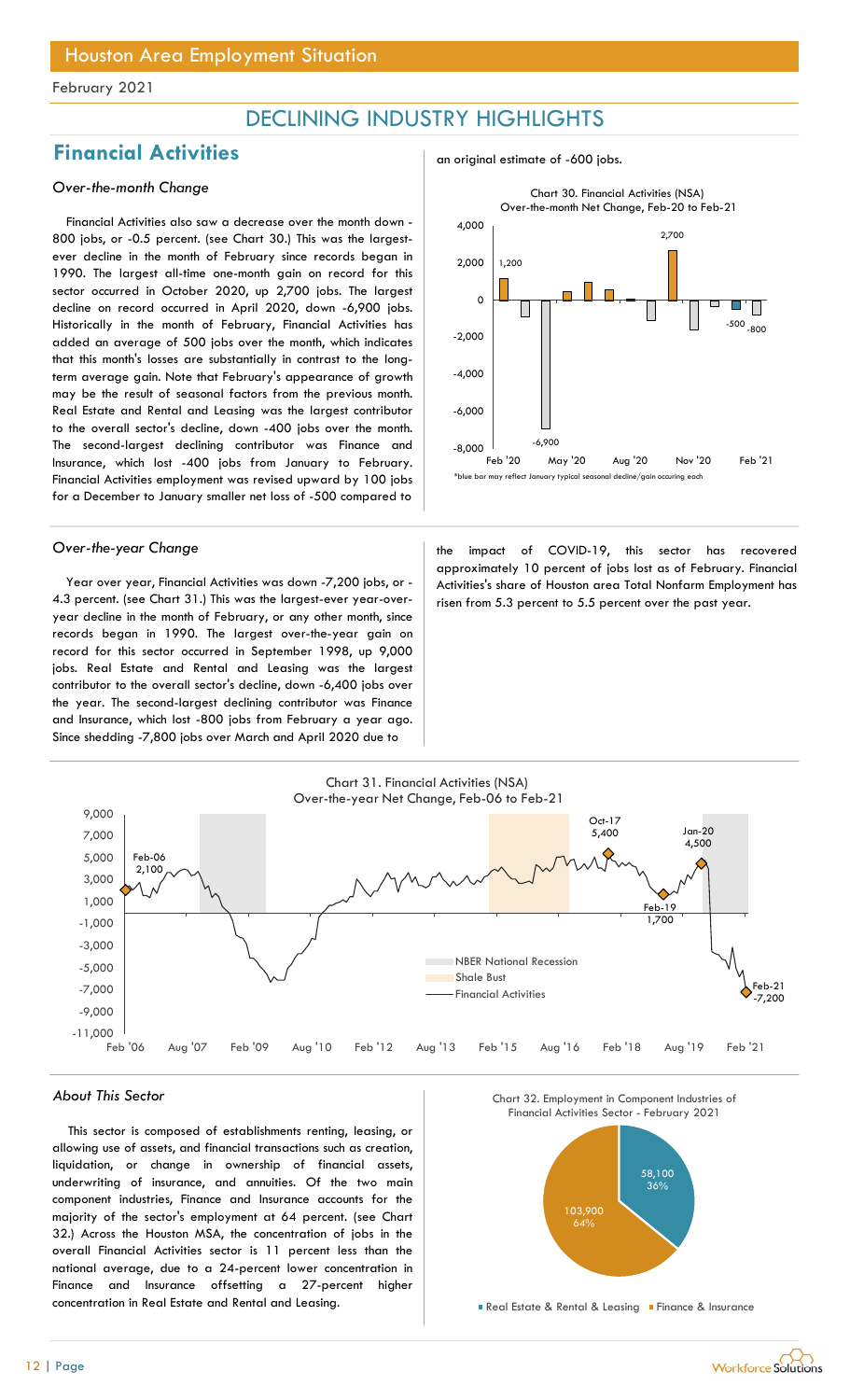## DECLINING INDUSTRY HIGHLIGHTS

## **Other Services**

### Over-the-month Change

Other Services also saw a decrease over the month down - 500 jobs, or -0.5 percent. (see Chart 33.) This was the largestever decline in the month of February since records began in 1990. The largest all-time one-month gain on record for this sector occurred in June 2020, up 8,000 jobs. The largest decline on record occurred in April 2020, down -28,300 jobs. Historically in the month of February, Other Services has added an average of 1,100 jobs over the month, which indicates that this month's losses are substantially in contrast to the long-term average gain. Note that February's appearance of growth may be the result of seasonal factors from the previous month. NOTE: No subsector is published at the MSA level by the CES survey. See below for additional information. Other Services employment was revised upward by 100 jobs for a December to Januarynet gain of 100 compared to an original estimate of zero net change in jobs over the month.

Year over year, Other Services was down  $-14,700$  jobs, or  $-$  over the past year. 12.3 percent. (see Chart 34.) This was the largest-ever yearover-year decline in the month of February since records began in 1990. The largest over-the-year gain on record for this sector occurred in April 2014, up 5,300 jobs. The largest decline on record occurred in April 2020, down -27,300 jobs. NOTE: No subsector is published at the MSA level by the CES survey. See below for additional information. Since shedding -30,200 jobs over March and April 2020 due to the impact of COVID-19, this sector has recovered approximately 50 percent of jobs lost as

![](_page_12_Figure_8.jpeg)

Over-the-year Change and a state of February. Other Services's share of Houston area Total Nonfarm Employment has fallen from 3.7 percent to 3.5 percent

![](_page_12_Figure_10.jpeg)

#### About This Sector

This sector comprises establishments engaged in services not classified elsewhere such as equipment and machinery repair, religious activities, grantmaking, advocacy, and providing drycleaning and laundry services, and personal care services. Of the three main component industries, Personal and Laundry Services accounts for a plurality of the sector's employment at 48 percent as a subsector where self-employment is prevalent (source: Census Non Employer Statistics and BLS Quarterly Census of Employment and Wages). (see Chart 35.) Across the Houston MSA, the concentration of jobs in the overall Other Services sector is 8 percent less than the national average.

![](_page_12_Figure_13.jpeg)

![](_page_12_Figure_14.jpeg)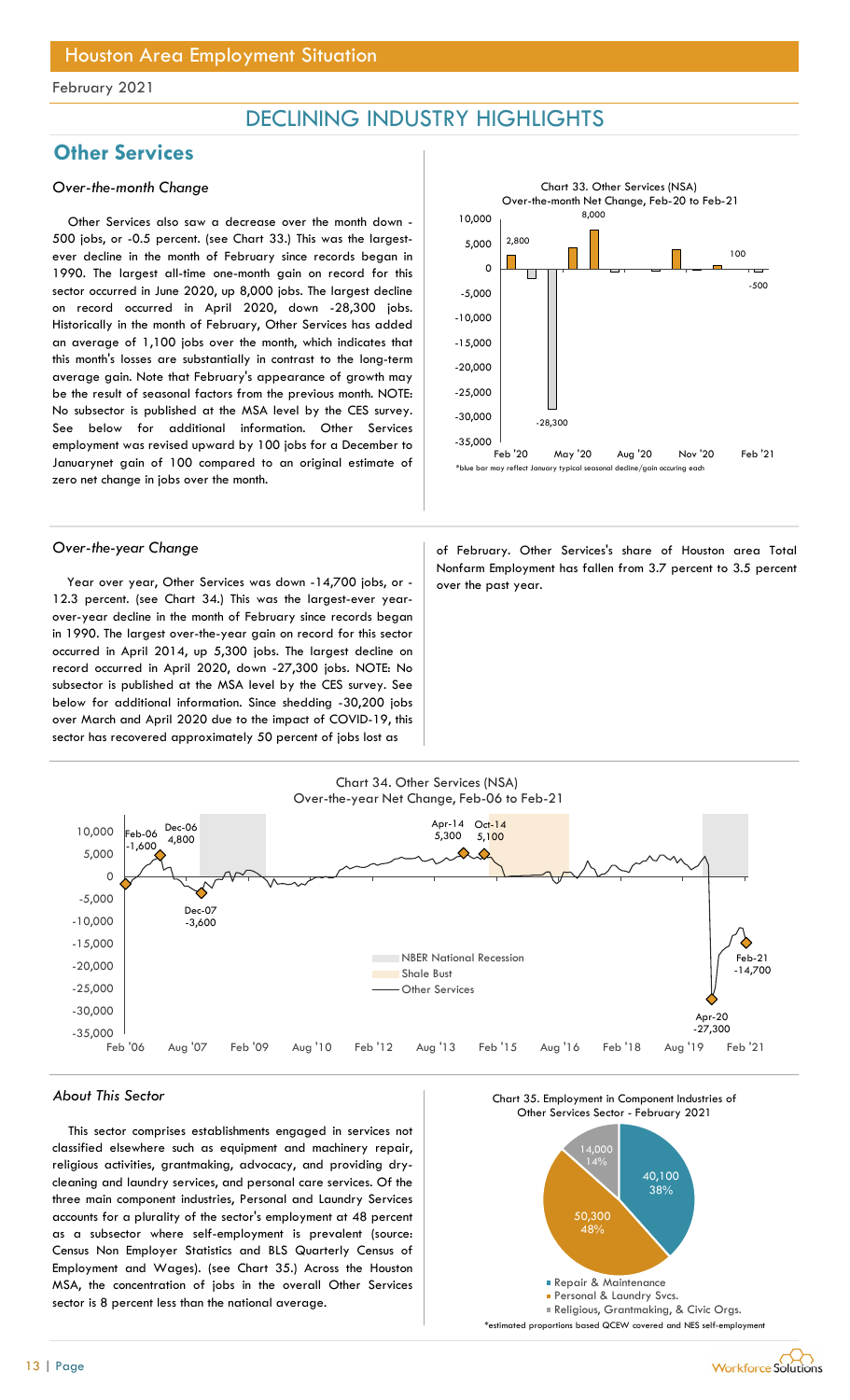## DECLINING INDUSTRY HIGHLIGHTS

## **Manufacturing**

### Over-the-month Change

Manufacturing also saw a decrease over the month down - 400 jobs, or -0.2 percent. (see Chart 36.) The largest all-time one-month gain on record for this sector occurred in June 1990, up 3,200 jobs. The largest decline on record occurred in April 2020, down -10,600 jobs. Historically in the month of February, Manufacturing has added an average of 600 jobs over the month, which indicates that this month's losses are moderately in contrast to the long-term average gain. Note that February's appearance of growth may be the result of seasonal factors from the previous month. Durable Goods was the largest contributor to the overall sector's decline, down -1,300 jobs over the month. One component industry that provided a partial offset was Non-Durable Goods, which gained 900 jobs from January to February. Manufacturing employment was revised upward by 1,800 jobs for a December to January smaller net loss of -3,100 compared to an original estimate of -4,900 jobs.

![](_page_13_Figure_6.jpeg)

Year over year, Manufacturing was down -29,300 jobs, or - 12.5 percent. (see Chart 37.) This was the largest-ever yearover-year decline in the month of February, or any other month, since records began in 1990. The largest over-the-year gain on record for this sector occurred in June 2012, up 17,700 jobs. Durable Goods was the largest contributor to the overall sector's decline, down -25,500 jobs over the year. The second-largest declining contributor was Non-Durable Goods, which lost -3,800 jobs from February a year ago. Since shedding -11,500 jobs over March and April 2020 due to the impact of COVID-19, this

Over-the-year Change sector continues to post losses resulting in total employment that remains -10 percent below levels reported in February 2020. Manufacturing's share of Houston area Total Nonfarm Employment has fallen from 7.3 percent to 6.9 percent over the past year.

![](_page_13_Figure_10.jpeg)

#### About This Sector

This sector comprises establishments engaged in the mechanical, physical, or chemical transformation of materials, substances, or components into new products. Of the two main component industries, Durable Goods accounts for the majority of the sector's employment at 61 percent. (see Chart 38.) Across the Houston MSA, the concentration of jobs in the overall Manufacturing sector is 19 percent less than the national average.

![](_page_13_Figure_13.jpeg)

![](_page_13_Figure_14.jpeg)

![](_page_13_Picture_15.jpeg)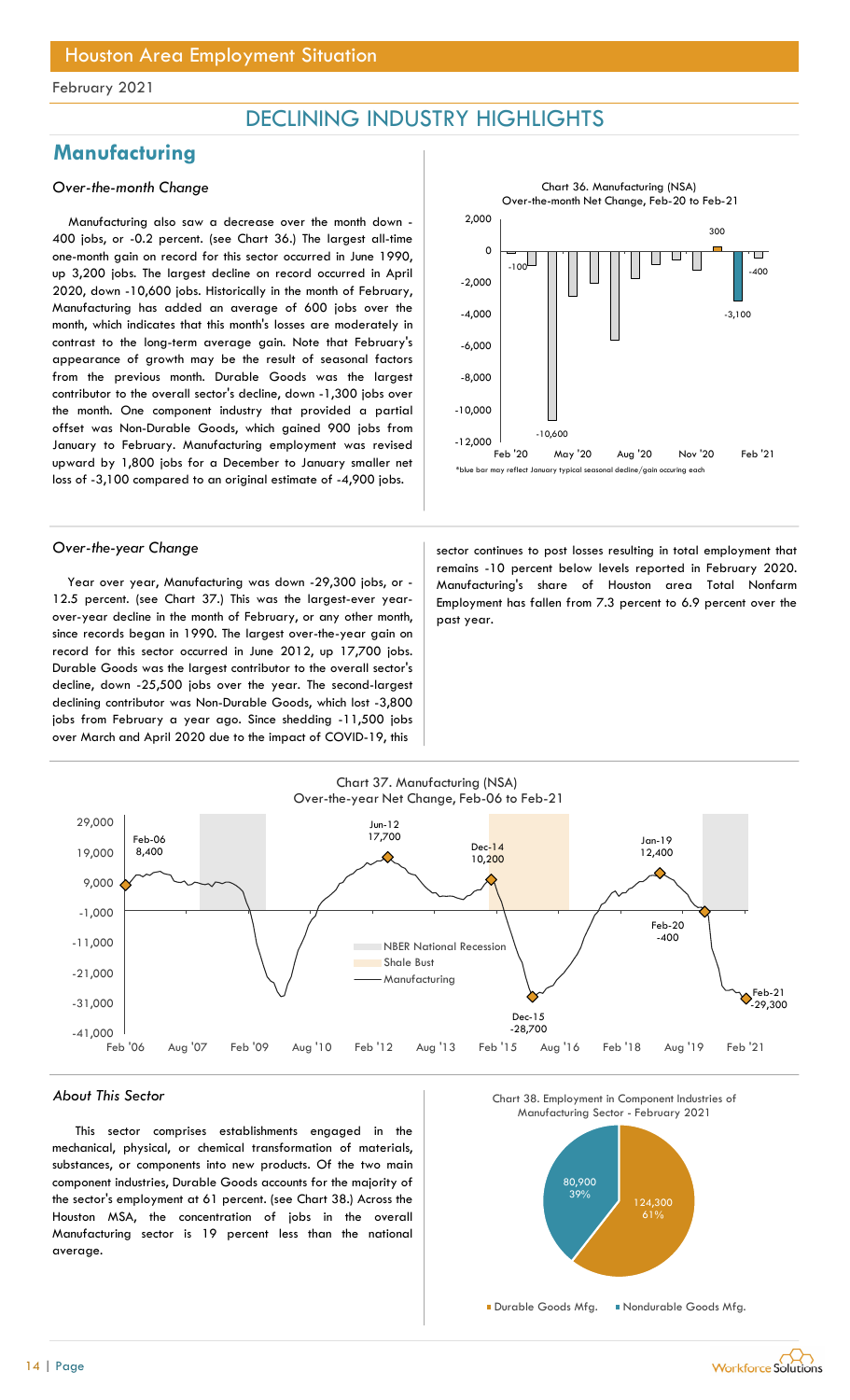## Unemployment Rates

## Not-Seasonally Adjusted

The Houston MSA (not-seasonally-adjusted) unemployment rate stood at 8.4 percent in February, up from January's 8.2 percent and up from 3.8 percent a year ago. This was above the statewide rate of 7.5 percent and above the national rate of 6.6 percent. 283,203 individuals were unemployed in Houston in February, up from January's 277,808 and up from 132,926 in February 2020.

![](_page_14_Figure_5.jpeg)

![](_page_14_Figure_6.jpeg)

## Seasonally Adjusted

The Houston MSA (seasonally-adjusted) unemployment rate stood at 8.1 percent in January, down from December's 8.3 percent and up from 3.8 percent a year ago. This was above the statewide rate of 6.8 percent and above the national rate of 6.3 percent. 270,572 individuals were unemployed in Houston in January, down from December's 284,211 and up from 131,106 in January 2020.

Chart 41. Unemployment Rates (SA) U.S., Texas, and Houston MSA January 2021

![](_page_14_Figure_10.jpeg)

![](_page_14_Figure_11.jpeg)

![](_page_14_Picture_12.jpeg)